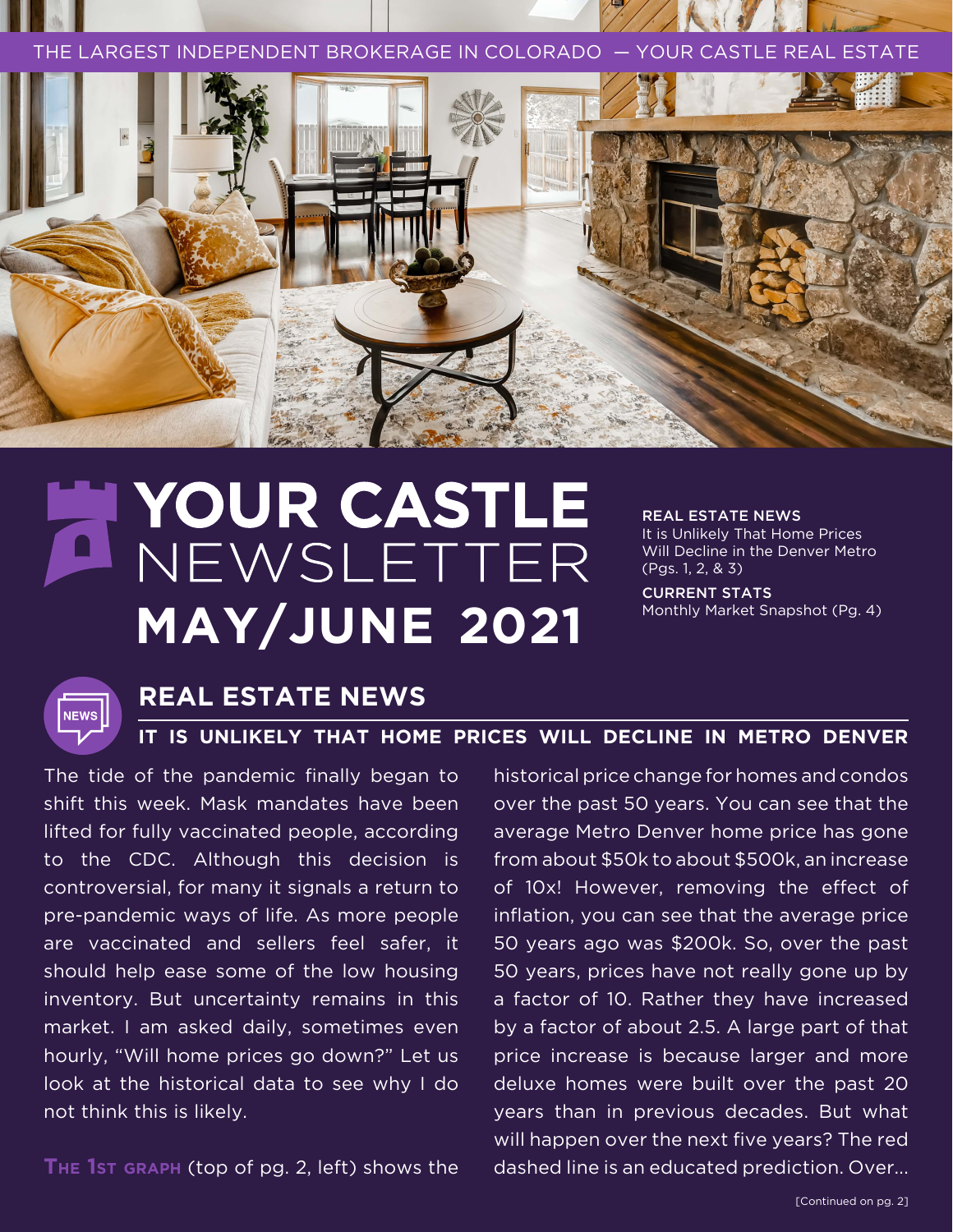the past 50 years, we have seen an average of 6% home appreciation. I think we will see a bit less over the next five years, so I added a forecast that prices will go up 5% per year. I think the average home price is going to be about \$600k five years from now. If you are a first-time buyer and can afford to buy a home, this would be a good time to pounce before prices drift steadily upwards and you<br>get priced out of the market. before prices drift steadily up<br>get priced out of the market. Condos de la condominación de la condominación de la condominación de la condominación de la condominación de<br>Condominación de la condominación de la condominación de la condominación de la condominación de la condominac  $\frac{1}{2}$  over the next five years, so raddi **appreciation from 2021-2025**



alary was around \$8K. Currently it is <sup>12</sup> 200 14 gone up dramatically over the past 50 THE 2ND GRAPH (top of this pg., right) shows rate, about 3%, to about 4.5% over the nex around \$100k. Just like with home prices,<br>you can see that is an increase by a factor - Because that is what our wage inflation has 2 five years? I forecast 3.5% growth. Why? 4 what will happen to incomes over the next 6 3.5% to 4.5% workforce, among the best in the nation. But 8 years ago. Denver also has a highly educated 10 wider variety of jobs today than it was 50 much more sophisticated city, with a much and there is a good reason for that. This is a 16 Your Castle Real Estate – 2021 – 1Q Trends Supplement **303.962.4272 | yourcastle.com 6** Data Source: YCRE analysis, Recolorado.com, FRED Federal Reserve Economic Database wages have a little bit more than doubled, been over the last 5-6 years, a<br>to continue at about that pace. been over the last 5-6 years, and it is likely<br>to continue at about that pace.  $\overline{a}$  $\epsilon$  4 you can see that is an increase by a factor  $\overline{\phantom{a}}$ years. If you look at the 1970's, the average 16 that the income per capita in Denver has of inflation, the average wage in Denver was<br>about \$40K in 1973. Without inflation the of about 10. However, removing the effect  $\frac{6}{4}$ salary was around \$8K. Currently it is



wen mough mey ve gone up a bit recently.<br>Fhis is another driving factor to keep the mes high. What will happen i look I forecast that we will go from our current<br>rate, about 3%, to about 4.5% over the next decade, it was about 4.5%. Consequently,<br>1 forecast that we will go from our current<br>rate about 3% to about 4.5% over the next e mo e average mortgage rate over tne past<br>de, it was about 4.5%. Consequently, <u>DE 7 de janeiro de la compa</u>ción de la compacter de la compacter de la compacter de la compacter de la compacter<br>De 2 de janeiro de la compacter de la compacter de la compacter de la compacter de la compacter de la compac **THE 3RD FACTOR** is mortgage rates (see below). zoniana for nomes ingit what will happ <sup>110</sup>  $\overline{O}$ <u>P</u>IOI pas<br>با+مد With inflation Without inflation Projection **2025** five years. 3000 - YEAR MORTGAGE RATE TREND AVERAGE PAY MORTGAGE PAY AVERAGE PAY AVERAGE PAY AVERAGE PAY AVERAGE PAY AVERAGE PAY AVERAGE PAY AVERAGE PAY AVERAGE PAY AVERAGE PAY AVERAGE PAY AVERAGE PAY AVERAGE PAY AVERAGE PAY AVERAGE P at the average mortgage rate over the past 1,000 Avg P demand for homes high. What will happen This is another driving factor to keep the even though they've gone up a bit recently. arranging carry in a cheep manning can engine decade, it was about 4.5%. Consequently, to rates over the next five years? If you look With they are gone up a bit recent  $C$ <sup>approve</sup> **2021-2025**



be with the prevailing mortgage rate each<br>year. You can see that the long-term average be with the prevailing mortgage rate each<br>vear. You can see that the long-term average wage inflation has what the principal & interest payment would assumed 10% down payment. This shows  $1000$ ated the average mortgage payment, without THE 4TH GRAPH (pg. 3, top right) looks at  $rac{xy}{2}$ average price of homes each year with an inflation. This was built by looking at the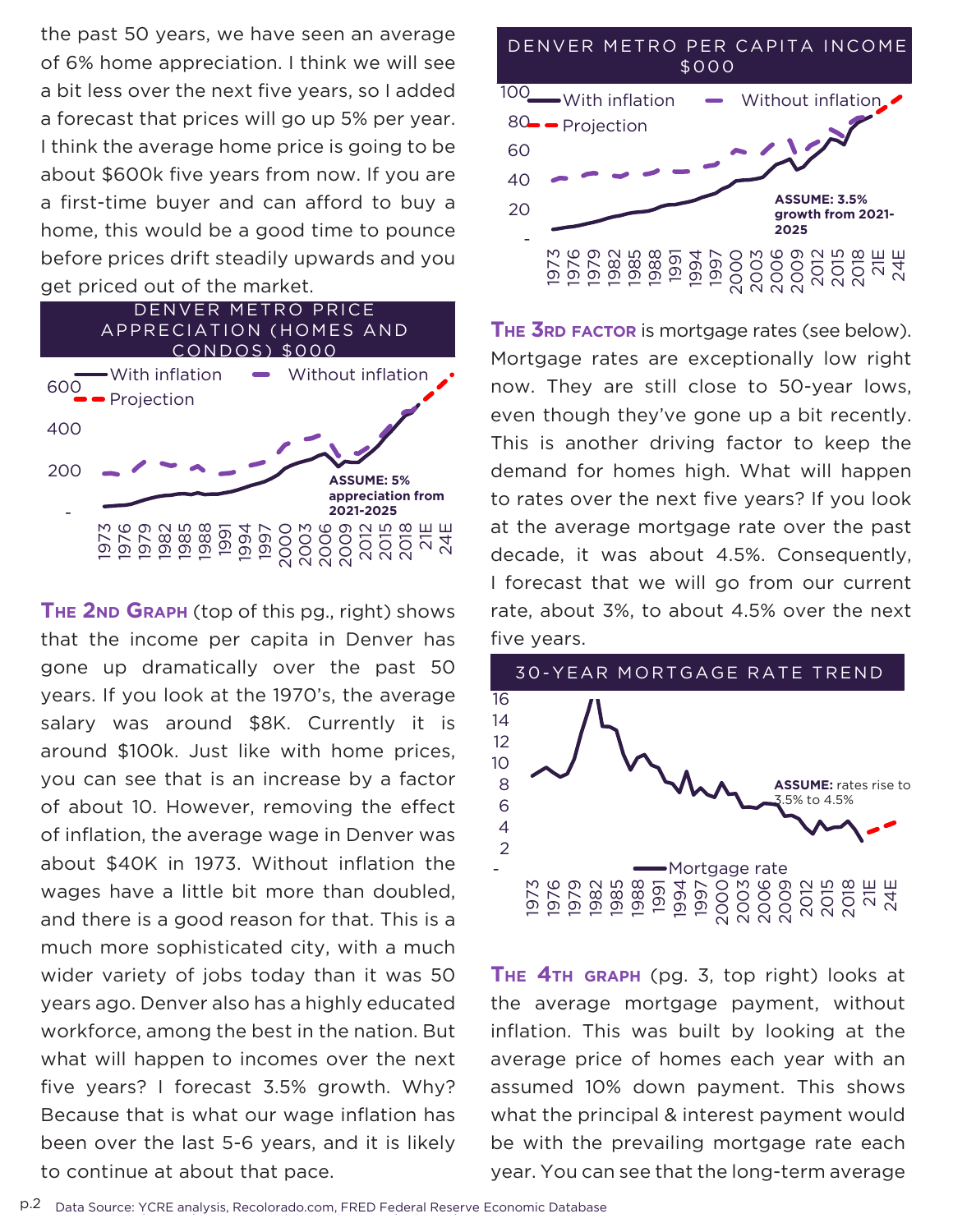Your Castle Real Estate – 2021 – 1Q Trends Supplement **303.962.4272 | yourcastle.com 6** like a serious problem until we look at things is about \$1,550 per month. This is barely from maybe \$1,600-\$1,700 per month today, 2 the chart the payments are going to increase  $\frac{1}{2}$  6 –they are going to go up a lot! You can see on of cause of a lot of neonle's concerns over the next five years? I think that is the <u>11</u>  $\frac{1}{\sqrt{1+\epsilon}}$ as they have been historically, on average. 1911 Maybe 41,000 41,000 per month. This seems root cause of a lot of people's concerns more expensive than the current average. So, homes are actually about as affordable What will happen to mortgage payments from an affordability standpoint.

**Finally, we will look at affordability**. This is ultimately the metric that matters the very most! This chart was built by taking the principal and interest payment for an entire year and dividing it into the per capita income. This graph essentially shows how much of the average person's income would have You can see that it is currently in the 30% hot going to be as impactful as some p range. The historical average is about 35%. Fear. Instead of these payments being belo Therefore, we are slightly more affordable the historical average like they are cu now than the historical trend, on average. Ithey will rise closer to the long-term aver age p



to be used to pay their mortgage payment. Incomes are also going up dramatically, it is This affordability is a gift of historically low e mortgage rates and higher incomes in Metro ng the Denver. Right now, the market is stable. It makes sense that we are seeing higher prices ome. from a supply and demand standpoint. Over the next five years you can see this metric have and the substantially. However, because whense substantially. However, because not going to be as impactful as some people fear. Instead of these payments being below the historical average like they are currently, **appreciation from**  they will rise closer to the long-term average. **2021-2025** 2015 2018 21E 24E 100

## MORTGAGE PAYMENT AS % PER CAPITA INCOME